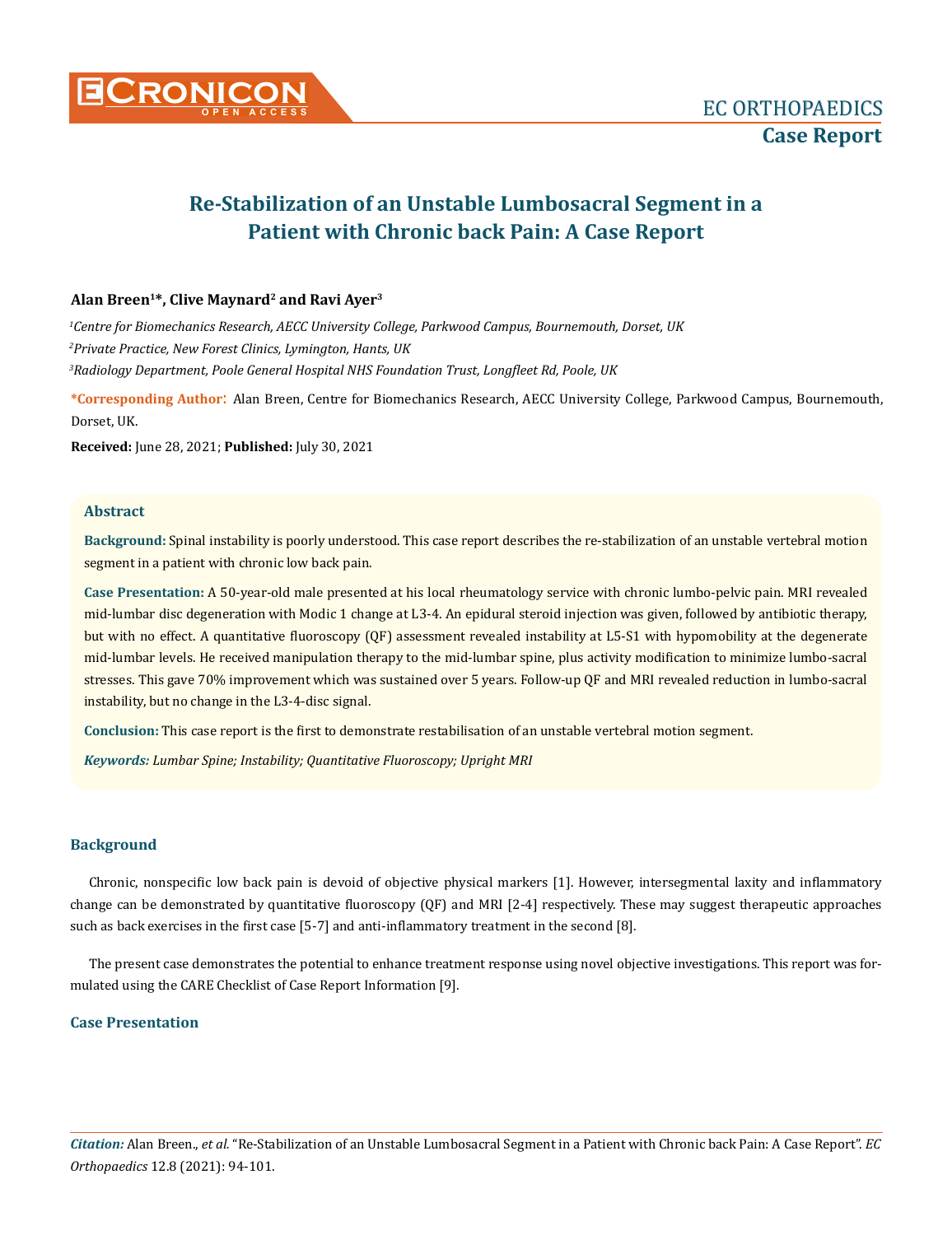## **Patient information**

A 43-year-old male podiatrist consulted for acute lumbo-sacral and left sacroiliac pain of one week's duration, after laying flooring. The patient was a non-smoker, was well and performed keep-fit exercises regularly. He had undergone a left anterior cruciate ligament repair 14 years before, but no previous treatment for back pain.

## **Clinical findings**

The pain was non-radiating and aggravated by prolonged standing, left side bending, twisting to the right and lying on his left side in bed. There were no nerve root tension signs and Kemp's, Nachlas and Yeoman's tests were positive bilaterally.

#### **Timeline**

The patient recovered from his first episode, but suffered a return of the same pain one year later, which was associated with his work position as a podiatrist (Figure 1). He also reported feelings of anxiety. Back pain returned with lesser intensity after a further year, with recurrent episodes of lesser pains which were relieved by his chiropractor. However, by age 48 his pain had become chronic, although relieved by treatment that included dry needling. By age 50, he had taken up cycling, swimming and fitness training, but was by now considered chronic. He received MRI scans, followed by pharmacological treatment over the following year but with no effect. He was then referred for a quantitative fluoroscopy (QF) scan to explore the possibility of lumbar instability.

This was confirmed at L5-S1, after which he responded to conservative management aimed at minimizing stresses at this level. After 5 years, he was reassessed with follow-up QF and MRI scans.



#### **Diagnostic testing**

At his first episode, lumbo-pelvic radiographs were taken. These revealed degenerative changes to the L3-5 discs with bilateral osteophytes and indentation of the superior end plate of L3. MRI scans were obtained using a 1.5T GE Signa HDxt scanner using supine T1 and T2 sagittal and axial Fast Spin Echo and STIR scans from L1-S1. These showed multilevel disc desiccation from L1/2 to L4/5, with good preservation of the lumbosacral disc and no nerve root or canal encroachment (Figure 2a). There were small regions of sub-endplate oedema at the L3-4 level posteriorly and within the L5 vertebral body.

*Citation:* Alan Breen., *et al.* "Re-Stabilization of an Unstable Lumbosacral Segment in a Patient with Chronic back Pain: A Case Report". *EC Orthopaedics* 12.8 (2021): 94-101.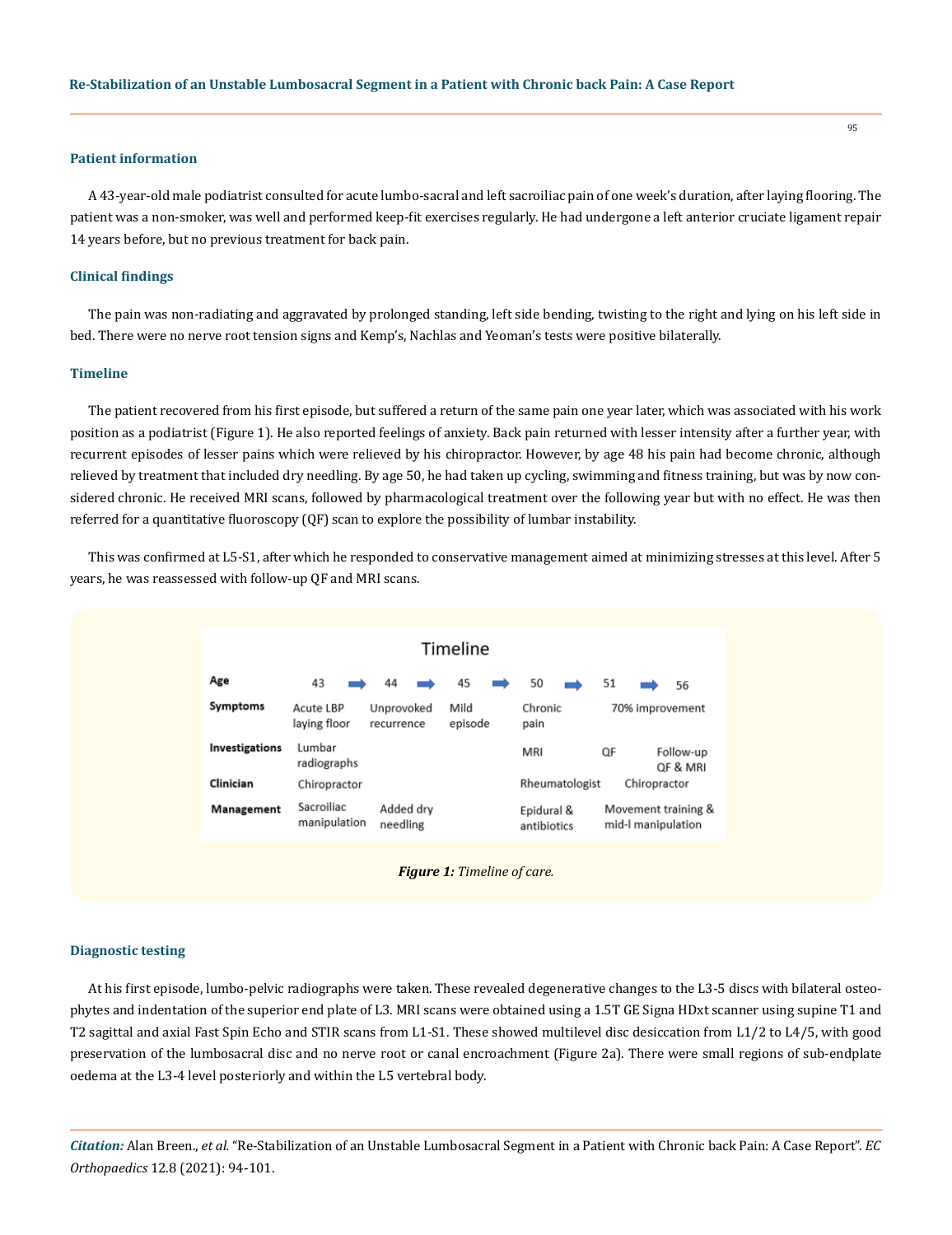

96

*Figure 2: Neutral sagittal fluoroscopic images of patient's lumbar spine. a. 2014, b. 2019.*

A passive recumbent QF examination was then performed using a Siemens Arcadis Avantic C-arm fluoroscope, capturing images at 15fps during 12-second sequences of flexion, extension, left and right bending and return (Siemens GMBH, Germany). These revealed hypermobility and laxity bilaterally in side bending at the lumbo-sacral level, along with hypomobility at all levels and directions at L3-4 and in left bending and flexion at L2-3 (Figure 3a).



*Figure 3: Quantitative fluoroscopy report summary showing results of L1-S1 coronal and sagittal recumbent intervertebral motion analysis for range of motion, translation (sagittal only) and laxity. The key represents results compared with a normative dataset. a. Left block 2014, b. Right block 2019.*

After 5 years of successful conservative management, a second MRI scan was performed using a 0.5T open upright MRI scanner (Paramed MROpen, Genoa, Italy) consisting of supine and sitting T1 and T2 sagittal and axial scans from L2-S1 (Fast Spin Echo, Matrix 256

*Citation:* Alan Breen., *et al.* "Re-Stabilization of an Unstable Lumbosacral Segment in a Patient with Chronic back Pain: A Case Report". *EC Orthopaedics* 12.8 (2021): 94-101.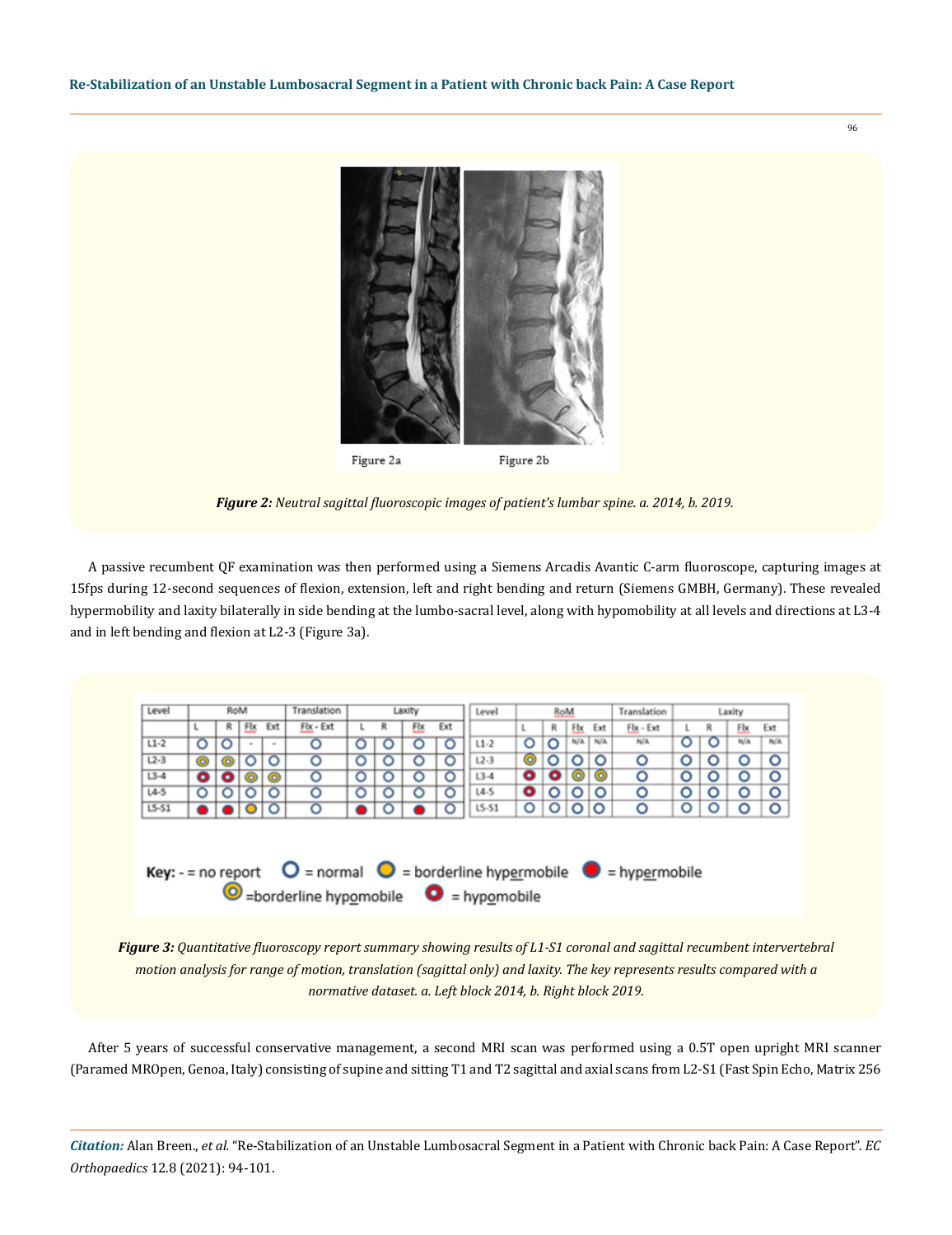## **Re-Stabilization of an Unstable Lumbosacral Segment in a Patient with Chronic back Pain: A Case Report**

x 208, Slice thickness 5 mm, Gap 1 mm). This showed unchanged appearances, apart from subtly increased Modic 1 changes across the L3-4 disc (Figure 2b). Follow-up QF investigation revealed that lumbo-sacral mobility had returned to normal and the laxity had gone, although hypomobility in the mid-lumbar segments remained (Figure 3b) despite any change in disc degeneration there (Figure 4a and 4b).



*Figure 4a*



*Figure 4b*

*Figure 4: Neutral anterior-posterior fluoroscopic images of patient's lumbar spine. a. 2014, b. 2019.*

*Citation:* Alan Breen., *et al.* "Re-Stabilization of an Unstable Lumbosacral Segment in a Patient with Chronic back Pain: A Case Report". *EC Orthopaedics* 12.8 (2021): 94-101.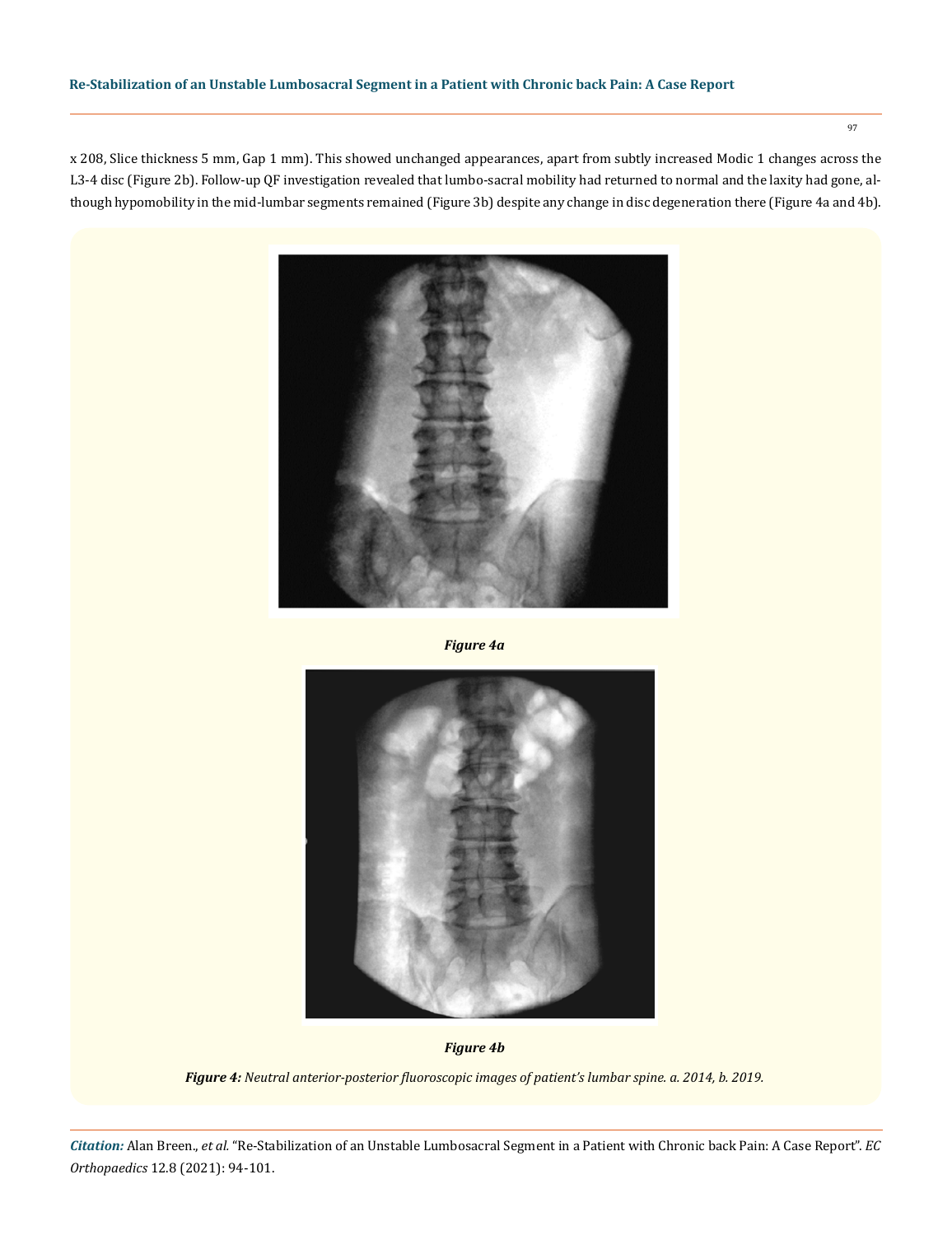#### **Diagnostic challenges**

This case represents a unique example of management guided by nonstandard diagnostic imaging that included QF, where the radiation dosage is substantially below that of plain radiographs [10].

#### **Diagnosis**

The diagnosis attributed to the first episode was left sacroiliac joint sprain, however, when pain became chronic an MR scan was obtained. The Modic 1 change at the L3-4 level suggested inflammatory pain. However, when treatment for this was unsuccessful, a QF scan was recommended to investigate the possibility of a lax segment. This was confirmed at L5-S1. He then returned to conservative management.

Follow-up QF and MRI scans 5 years after the initial imaging confirmed that the lumbo-sacral segment had stabilized, although the mid-lumbar levels remained stiff (Figure 3b). The lumbo-sacral level's improved stability was not accompanied by any change in MRI appearances.

#### **Prognosis**

Recent studies suggest that most older adults with back pain for over 6 months still have chronic or recurrent back pain after 5 years [6].

#### **Therapeutic intervention**

At his first episode, the patient received a course of chiropractic manipulation with good effects. For his second, similar treatment was given. The patient was also taking glucosamine and had received counselling and hypnotherapy for anxiety.

Following MR imaging, 7 years from the onset of his back pain, a caudal epidural steroid injection was given, which gave relief. He was also given a 100-day course of Co-amoxiclav 500/125 antibiotic tablets tds [11]. However, his pain subsequently recurred having now been present for 8 years.

Following his first QF assessment, the patient received movement training aimed at minimizing passive tissue stresses at the lax L5- S1 segment, while manipulating the hypomobile mid-lumbar levels L2-3 and L3-4 using supine manipulation without rotation or lateral flexion at L5-S1. The approach used was anterior diversified technique adjustments at these levels. Manipulation contacting the sacrum was abandoned in favor of ilium contacts and lower lumbar strengthening exercises were also employed.

#### **Follow-up and outcomes**

Pain initially improved quickly and gradually reached 70% over 5 years. Over the following 5 years, it reduced further in frequency and intensity. Pain provocation tests also all reduced. However, there was still occasional discomfort, and one acute flare-up.

Five years after his QF assessment, the patient received a second QF using an identical imaging protocol, plus MRI scans using a 0.5T Paramed Open scanner (Paramed ASG, Italy). QF results showed that the borderline L2-3 flexion stiffness was reduced, but slight new L4-5 left side bending stiffness had appeared (Figure 2b) [12]. At L5-S1, the kinematics returned to normal for IV-RoM in left, right and flexion, and for laxity in left and right bending. There was a drop in L5-S1 IV-RoM from 5.04° to 1.95° (left) and from 6.06° to 2.34° (right). The laxity gradients also dropped from 0.19 to 0.11 (left) and from 0.28 to 0.09 (right). However, the T2-weighted sagittal MRI scans showed no change in L5 disc signal intensity.

*Citation:* Alan Breen., *et al.* "Re-Stabilization of an Unstable Lumbosacral Segment in a Patient with Chronic back Pain: A Case Report". *EC Orthopaedics* 12.8 (2021): 94-101.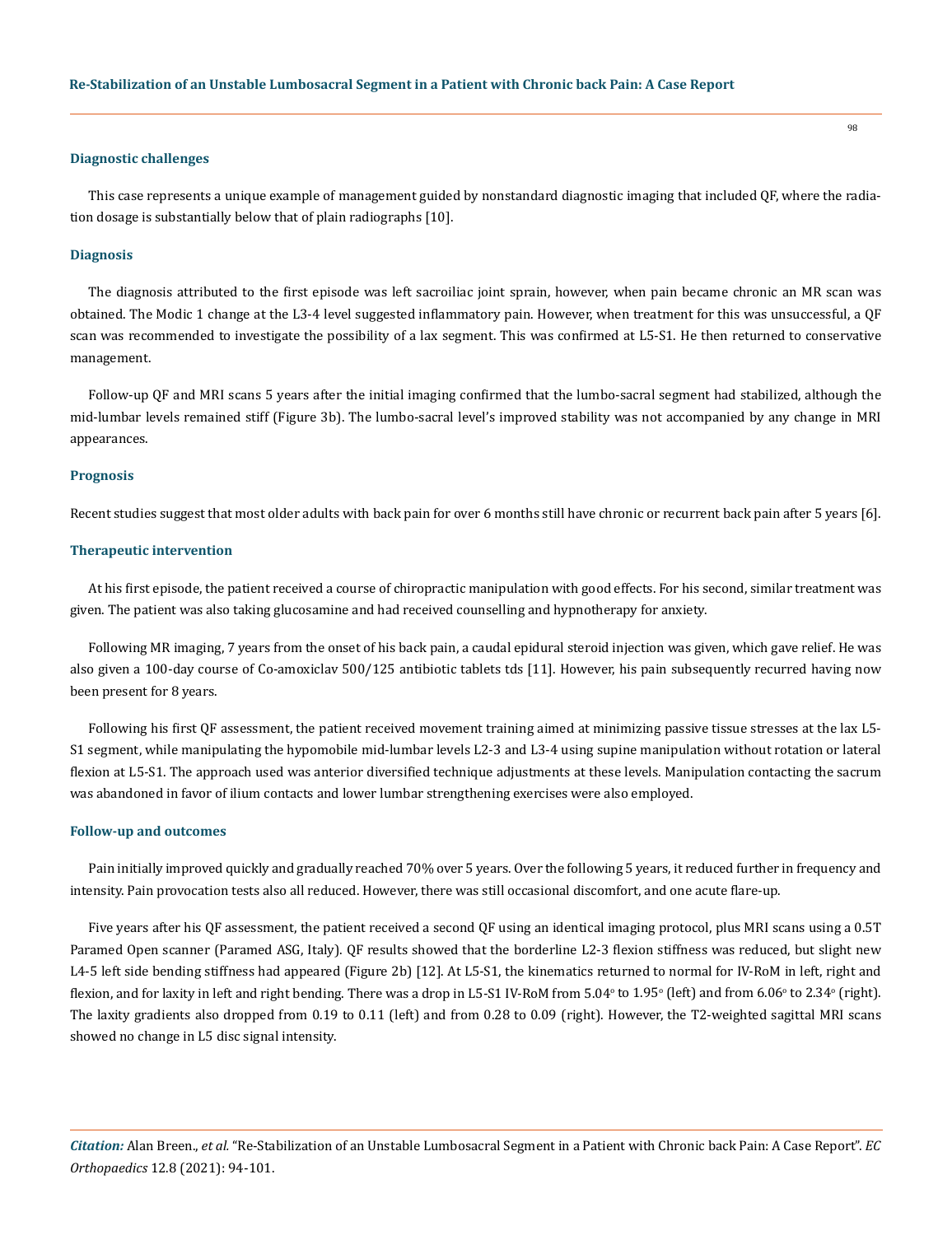#### **Clinician assessed outcomes**

Following first QF assessment, the management of this patient changed. Manipulation was directed at improving mobility in both the lumbar and thoracic spines, but treatment at the sacral base was avoided. The patient was asked to avoid lateral flexion and rotation during exercise and was given core stability exercises to strengthen the musculature supporting L5-S1. Patient compliance was excellent throughout. His clinician concluded that minimizing the mechanical stresses to the unstable L5-S1 level and strengthening the supporting tissue allowed it to re-stabilize.

## **Patient perspective and assessment of outcome**

The patient reported: "I feel the process has gone exceptionally well since my original QF scan. I feel much more stable and my symptoms are dramatically improved. The changes have taken place gradually with my management and I have been careful to be compliant with the treatment/advice I have been given".

#### **Adverse and unanticipated events**

There was recurrence after the first year following a long drive, which resolved within 1 month.

## **Discussion**

The L5-S1 disc showed early degeneration, which did not change (Figure 2a and 2b). This has been thought to be associated with destabilization [13]. However, recent studies have shown that early-to-moderate degeneration does not have de-stabilizing effects [14] and disc degeneration associated with back pain is more common in the mid-lumbar spine [15].

Continuous level disc degeneration from L1 to L4 has also been associated with more pain and disability and greater intervertebral stress than skipped-level disc degeneration [16,17], while advancing disc degeneration is associated with increased stiffness, decreased energy absorption, and increased natural frequency of the intervertebral disc [18]. This points to an explanation of stress-transfer to the L5 level and re-stabilization [13].

Although pain was well localized, mid-lumbar stiffness may have affected pain production through altered lumbar intervertebral motion sharing [19]. Despite the fact that manipulation increases diffusion of water in degenerate discs, it had no effect on mobility measured using QF [20,21].

## **Conclusion**

This report describes lumbo-sacral re-stabilization with symptom alleviation after 13 years of chronic low back pain. Linkage between such mechanical changes and symptomatic improvement remains a topic for future research.

## **Ethics Approval and Informed Consent**

Written informed consent for publication of their clinical details and clinical images was obtained from the patient. A copy of the consent form is available for review by the Editor of this journal. Ethical approval was waived by the AECC UC's Research Ethics Committee.

## **Consent for Publication**

The patient has given written informed consent to the publication of this manuscript.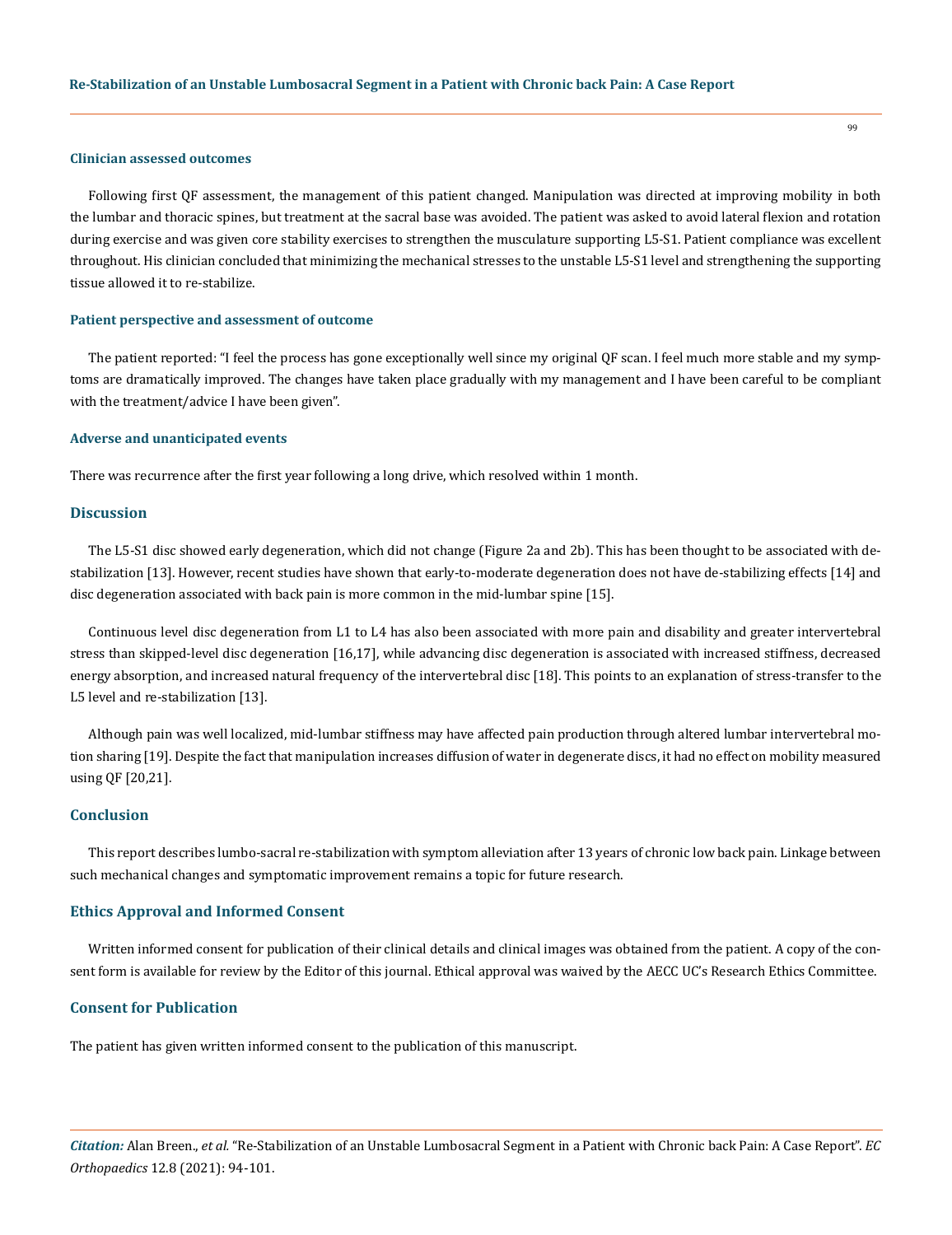## **Availability of Data and Materials**

The quantitative data relating to the intervertebral motion analysis are available on reasonable request to the corresponding author.

#### **Competing Interests**

The authors declare that they have no competing interests.

#### **Funding Support**

No funding was received for this study.

# **Authors' Contributions**

The investigations were conceived by AB and CM and the MRI radiological assessment by RA. The QF data acquisition and analysis were conducted in the AECCUC's Centre for Biomechanics Research under the direction of AB and the MRI data were analyzed by RA. The manuscript was drafted by AB and refined with contributions from CM and RA.

## **Acknowledgements**

The authors acknowledge the help of Dr Alex Breen in the acquisition and analysis of the QF data of Ms Melanie Jones and Ms Debbie Horne in the acquisition of MRI images and of ASG superconductors for their support of the MRI scanning.

## **Use of any Animal or Human Data or Tissue**

Not relevant.

### **Bibliography**

- 1. Deyo RA., *et al*[. "What can the history and physical examination tell us about low back pain?"](https://pubmed.ncbi.nlm.nih.gov/1386391/) *The Journal of the American Medical Association* [268.6 \(1992\): 760-765.](https://pubmed.ncbi.nlm.nih.gov/1386391/)
- 2. Mellor F., *et al*[. "Mid-lumbar lateral flexion stability measured in healthy volunteers by in-vivo fluoroscopy".](https://pubmed.ncbi.nlm.nih.gov/19829245/) *Spine* 34.22 (2009): [E811-E817.](https://pubmed.ncbi.nlm.nih.gov/19829245/)
- 3. Breen AC., *et al*[. "Attainment rate as a surrogate indicator of the intervertebral neutral zone length in lateral bending: An in vitro proof](https://chiromt.biomedcentral.com/articles/10.1186/s12998-015-0073-8)  of concept study". *[Chiropractic and Manual Therapies](https://chiromt.biomedcentral.com/articles/10.1186/s12998-015-0073-8)* 23 (2015): 28.
- 4. Luoma K., *et al*[. "Chronic low back pain in relation to Modic changes, bony endplate lesions, and disc degeneration in the prospective](https://pubmed.ncbi.nlm.nih.gov/27480265/)  MRI Study". *[European Spine Journal](https://pubmed.ncbi.nlm.nih.gov/27480265/)* 25.9 (2016): 2873-2881.
- 5. Ingerson E., *et al*[. "Individuals with low back pain improve in standing tolerance and sagittal plane muscle activation following exer](https://content.iospress.com/articles/journal-of-back-and-musculoskeletal-rehabilitation/bmr171053)cise intervention". *[Journal of Back and Musculoskeletal Rehabilitation](https://content.iospress.com/articles/journal-of-back-and-musculoskeletal-rehabilitation/bmr171053)* 32 (2019): 885-895.
- 6. Van Der Gaag WH., *et al*[. "Natural History of Back Pain in Older Adults over Five Years".](https://pubmed.ncbi.nlm.nih.gov/31704746/) *The Journal of the American Board of Family Medicine* [36.6 \(2019\): 781-789.](https://pubmed.ncbi.nlm.nih.gov/31704746/)
- 7. [Du Rose A and Breen A. "Influence of paraspinal muscle activity on lumbar inter-vertebral flexion rotation range".](https://www.thespinejournalonline.com/article/S1529-9430(14)01907-X/abstract) *The Spine Journal*  [15.3-2 \(2015\): S57-S8.](https://www.thespinejournalonline.com/article/S1529-9430(14)01907-X/abstract)

*Citation:* Alan Breen., *et al.* "Re-Stabilization of an Unstable Lumbosacral Segment in a Patient with Chronic back Pain: A Case Report". *EC Orthopaedics* 12.8 (2021): 94-101.